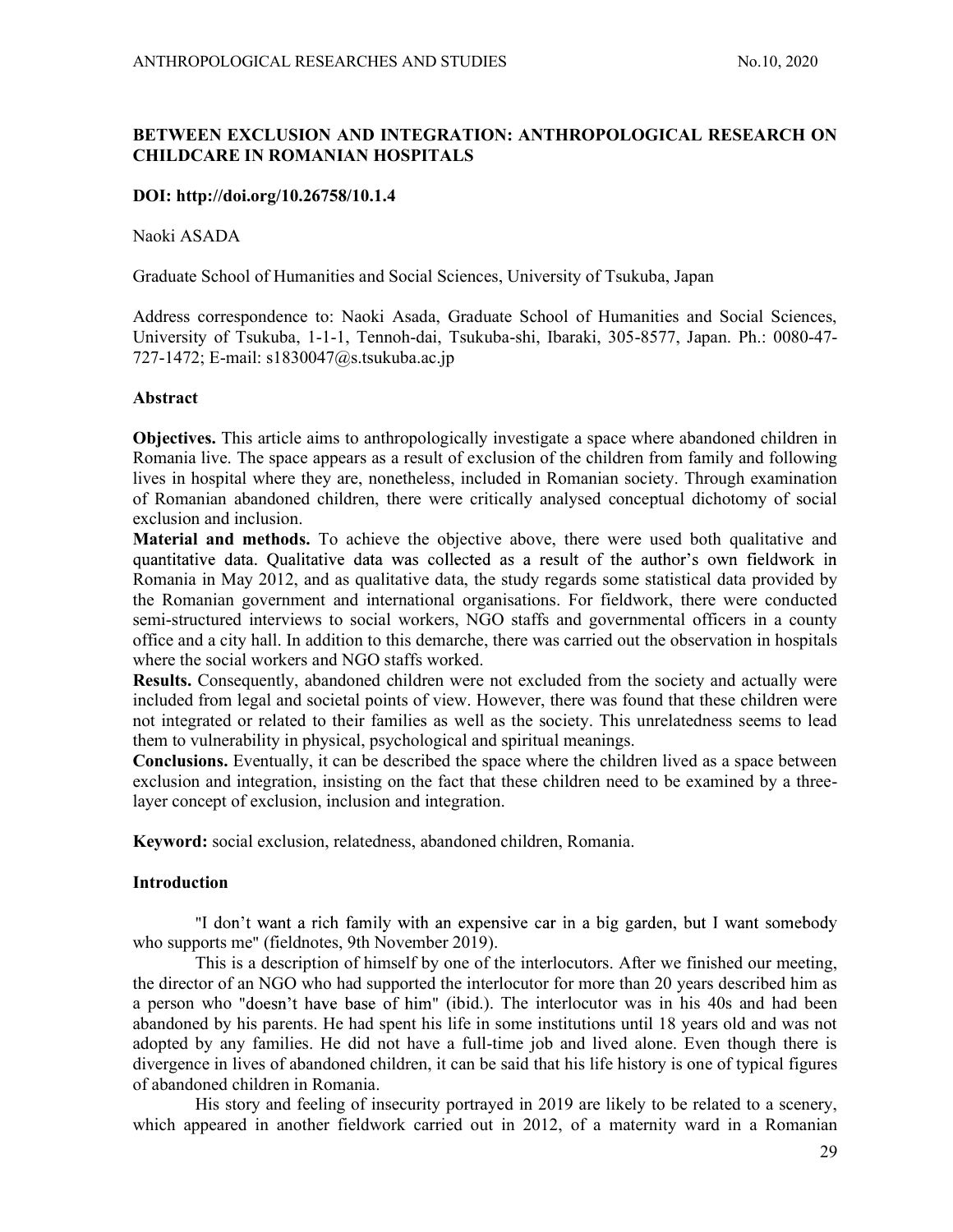hospital. In an interview to an NGO staff working at a hospital in Brasov, an *in-situ* visit revealed a childcare unit of 20 abandoned infants who were relinquished just after their birth. As a result, these infants were taken care of by the NGO and the hospital until their parent(s) would agree with taking the infants to home, otherwise they would be sent to public childcare system.

This article aims to examine abandoned children in Romania and the space where they are not excluded either integrated. The analysis is based on a fieldwork in Brasov, Romania for one month from the end of April in 2012. The fieldwork consisted of observation and semi-structured interviews to people working for the children. The observation took place in two hospitals in the city, and the interviews were carried out with social workers, NGO staffs and governmental officers.

To achieve the purpose, this article follows discourse of social exclusion and anthropological concept of relatedness. At first, in next chapter, there is a brief outline how the discourse of social exclusion has been discussed and developed in anthropology and sociology.

#### Social Exclusion and Inclusion

When social exclusion has been mentioned in anthropology, its analysis sometimes mentioned or started from Erving Goffman. Goffman carried out his research on some types of institutions such as psychiatric hospital and identified them as "total institution" (Goffman, 1961). Because of the book's title, the total institutions are also called asylum. In asylum, inmates were segregated from outer societies, stripped their belongings, relations to outside and social identities, and trained to go back to normal societies (ibid.).

Following Goffman, Naito (2012) introduced his concept of "asylum space" to investigate space where people were segregated from major societies. The author emphasised the importance of investigating both people who were excluded and the way these people were identified and targeted to be included again (ibid.). In fact, he pointed out that those who were excluded lived in a space where inclusion and exclusion were intertwined (Naito, 2014). As a result, "asylum space" became a theoretical flamework which appeared as a result of connection between a space of exclusion and that of adjustment to re-include these people (Naito, 2012). In anthropology, exclusion is not phenomenon which happens in a segregated space but which exists as a mixture of exclusion and inclusion.

Young (2007) also mentioned these institutions as a function for inclusion because inmates were corrected and trained to be included again. Nonetheless, the author suggested that the institution for inclusion was peculiar to modern societies, and contemporary post-modern societies changed to exclusive societies. According to him (ibid.), the end of grand narrative and relative deprivation, people lose social identities. Consequently, people intended to construct their social identities through labelling those who were different as the evil.

If one connect his notion of the aforementioned space where inclusion and exclusion are meshed, in contemporary (or late-modern, if following Young's term) societies, groups of people segregate (and are segregated) each other and build their social identities at the same time, function of adjustment starts to work to include them into broader contexts as a society and/or a country. However, if people live in such a space, how does the exclusion affect people? Why is it considered so problematic? Thus, it is necessary to investigate the way exclusion has influence to human beings.

## Social Exclusion and Deprivation

When social exclusion and its effects are investigated, this article, firstly, follows Silver's discussion about social exclusion. According to Silver (1994), the exclusion became a topic of social discussion in France in 1960s, and then, the term expanded its meaning from living in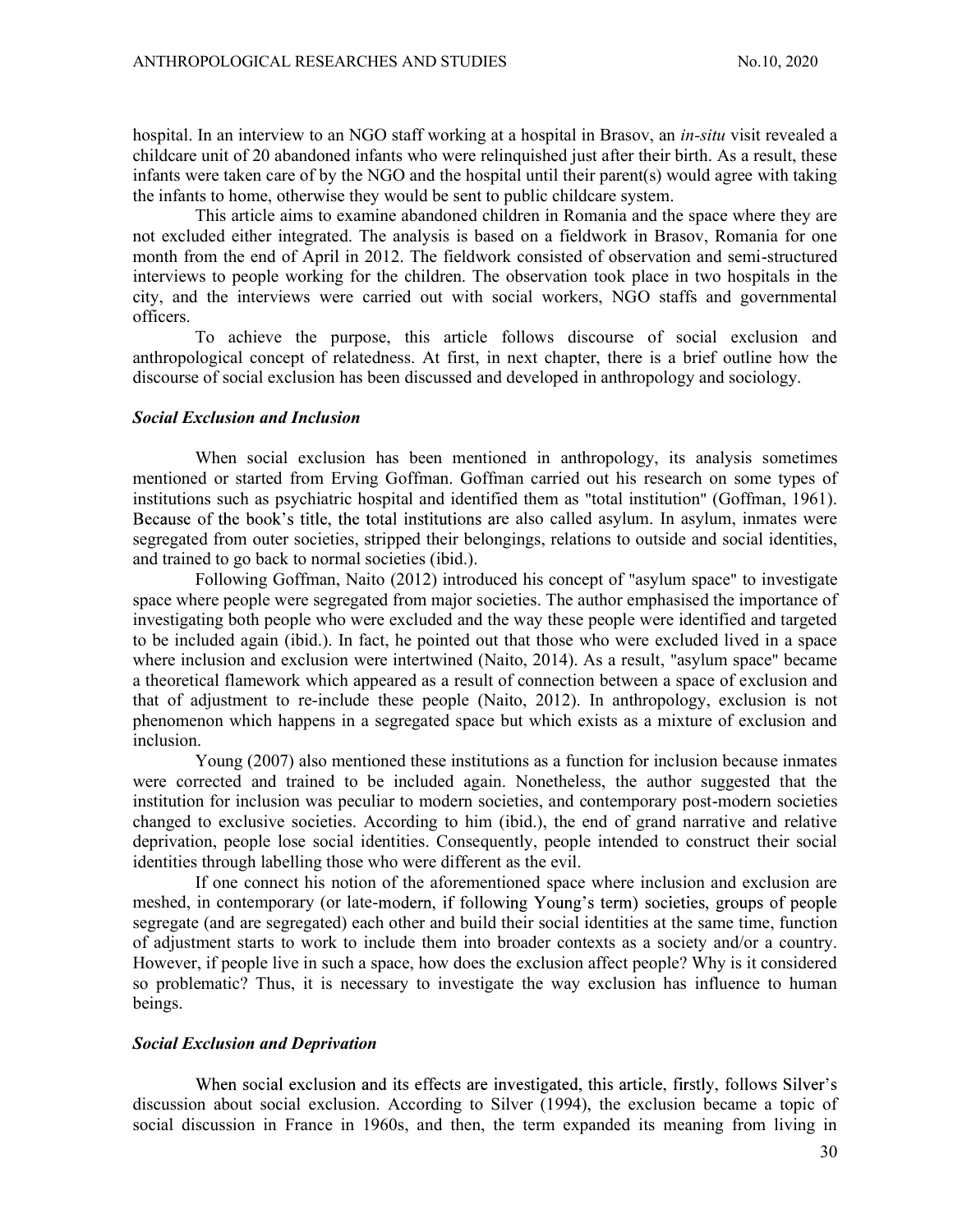poverty. The author differentiated three paradigms in discussion of social exclusion; Solidarity, Specialisation and Monopoly. First of all, the paradigm of solidarity can be realised as a lack of social bond, i.e. a connection between individual and society. Silver (1994) actually described historical aspects of the terminology and identified social exclusion as a term which "referred not only to the rise in long-term and recurrent unemployment, but also to the growing instability of social bonds" (ibid., p.533) in French Republican meaning as a matter of solidarity. Secondly, the specialisation paradigm occurred as a result of "social differentiation, the economic division of labour and the separation of spheres" (ibid., p.542). Therefore, this type of exclusion is not necessarily negative. It can have unfavourable results only if it works excessively. Thirdly, in monopoly, exclusion appears due to "interplay of class, status and political power" (ibid., p. 543).

In a historical process of change in terminology, the term social exclusion had contained multiple meanings and application. What Silver (1994) did is in fact to disassemble the term and to make it analytical concept. Sen (2000) employed social exclusion as the first paradigm and combined it with his capability approach. For this researcher, poverty firmly connected to free will to choose one's activity in society. Because of this lack of choice, poverty became capability deprivation, and, subsequently, social exclusion, which meant lack of access to the society where people belonged, could be "constitutive components of the idea of poverty" (ibid., p.5).

If these two discussions of social exclusion by Silver (1994) and Sen (2000) are combined, social exclusion can be identified as a mixture of both a process of lack of social bonds and a following result of capability deprivation which leads the excluded person to poverty. Nevertheless, it does not mean that people in poverty have no social bonds in their lives. Paugam (2016) maintained that there were four types of social bond which poor people still had; bond of family, bond of selective participation, bond of basic participation and bond of citizenship. Therefore, poverty as a consequence of social exclusion and capability deprivation means circumstance where people can obtain less access to other parts of societies although they still have some bonds.

#### Relatedness

In terms of social bond, how is it constructed and how does it work? In order to examine the questions, anthropological study of relatedness may give a hint. Relatedness is an analytical concept which Carsten (1995) employed. This concept appeared as a consequence of discussion about substance (Olabarria, 2018). Olabarria summarised how new kinship studies rose starting from Schneider's study of kinship in American society as well as his notion of substance. According to her (ibid.), Carsten inherited and developed the discussion to reach her concept of relatedness.

With her ethnography of Malay people in Pulau Langkawi, Carsten insisted of importance of food/feeding in kinship among indigenous people and concluded that "kinship itself is a process of becoming" (Carsten, 1995, p.223). That is, kinship is not only mean a biological tie between parent(s) and child(ren) but also a social tie which continues and renews through their lives through sharing substance. Eventually, Carsten called this life-long relationship relatedness. This concept of relatedness does not only mean connection between parent(s) and child(ren) but also the relationship between husband and wife due to the fact that they share the substance through food from same hearth (ibid.).

What needs to be emphasised here is that the way substance relates people depends on and, thus, are different from each society. In fact, Nakazora and Taguchi (2016) summarised discourses about two types of social conceptualisation and connection of substance and code; Indian model and Melanesian model. Nonetheless, substance and relatedness are likely advantageous concepts to examine human relationship and social bond because relationship among people is not static or inherent but variable in interaction with/through substance.

If this dynamic construction of relationship by substance is applicable for discussion of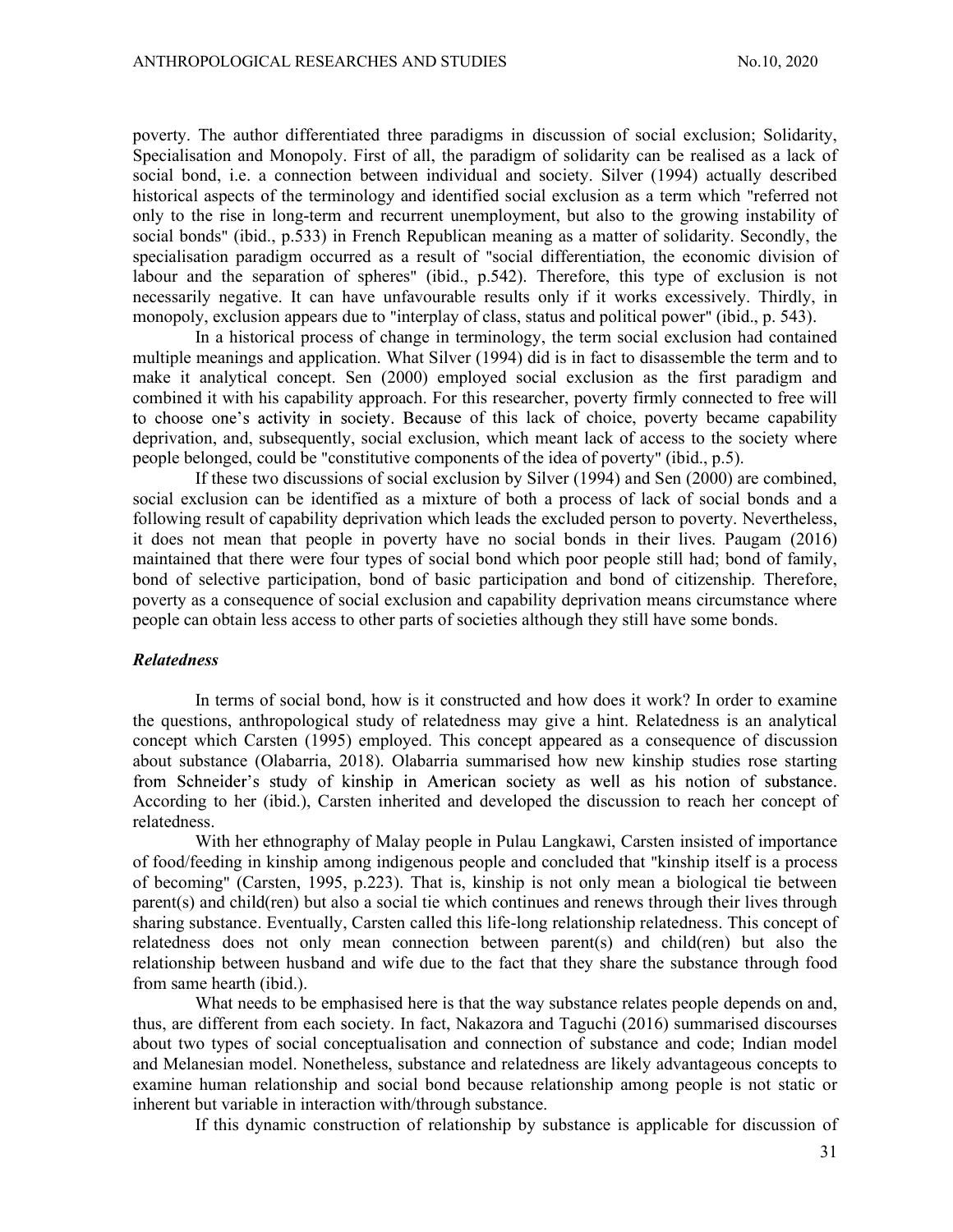social bond, it seems possible to say that social bond is also tied through sharing and/or exchanging substance even though what kind of substance can build the relatedness is variable in each society.

### Material and methods

Following theoretical introduction, this chapter will describe material which is investigated in this article. As mentioned in Introduction, qualitative data comes from the fieldwork in Romania. The fieldwork lasted for a month from the end of April 2012 in Brasov. Six organisations and two hospitals in Brasov were the setting for semi-structured interviews and observations. Among the organisations, three of them were NGOs, two of them were public offices (county office and city hall) and one was a private company which ran programmes of volunteer tourism. Generally, there was no opportunity to communicate with their beneficiaries including children, that is, the interviewees were only social workers, NGO staffs and officers who worked in child welfare. Interviews were conducted in English. When some interviewees did not understand English, one or some of them who could understand English translated the questions and what the other interviewees said. For their confidentiality, their names will be referred with pseudonyms and will not mention their organisations' names.

In addition to the fieldwork, some quantitative data from governmental and international institutions such as the Romanian government, Eurostat and UNICEF is presented. In general, the quantitative data is shown to depict overall image of circumstance which Romanian abandoned children have been placed and of historical struggles.

### **Results**

#### Historical and Social Background

The background information about Romanian child welfare is likely to make it easier to realise the context in which the interviewees talked about the children.

According to Eurostat (2019), 37.9 % of children younger than 16 years old faced risk of poverty and social exclusion in 2018. Moreover, it is said that there were 60,000 children in child protection system in 2014 (Stănculescu et al., 2017). Actually, Ministry of Labour and Social Justice published data about the number of children in the system and it indicated that 54,960 children were in care in 2018 (Ministerul Muncii si Justitiei Sociale [Ministry of Labour and Social Protection], 2018).

When child welfare in Romania is talked about, we cannot avoid past communist Romania, especially that under the Ceausescu regime. It may be able to say that a root of misery in Romanian orphanages was constructed by Romanian pronatalist policy and by economic recession in 1980s. Notorious Decree 770 was implemented in 1966 under the Ceausescu regime, which illegalised abortion with some exceptions; (1) abortion was the only method to save a woman's life from any dangers by pregnancy, (2) a parent inherited chronical disease, otherwise malformation of new-born baby was predictable, (3) the mother was older than 45, (4) the mother had already had more than 4 children and (5) the pregnancy happened as a result of rape or incest (Kligman, 1998).

Decree 770 was introduced as a reaction to a drop in fertility rates. A report which was submitted by National Authority for Child Protection and Family (NACPA) and UNICEF reported that the percentage decreased by about 35% i.e. from 89.9% in 1956 to 55.7% in1966 (NACPA and UNICEF, 2004). As the regime intended, illegalisation of abortion rocketed up Romanian fertility rate from 1.9 in 1966 to 3.66 in 1967 (World Bank, 2019) even though the phenomenon could not continue so long.

Due to the implementation of the decree and economic recession, a certain number of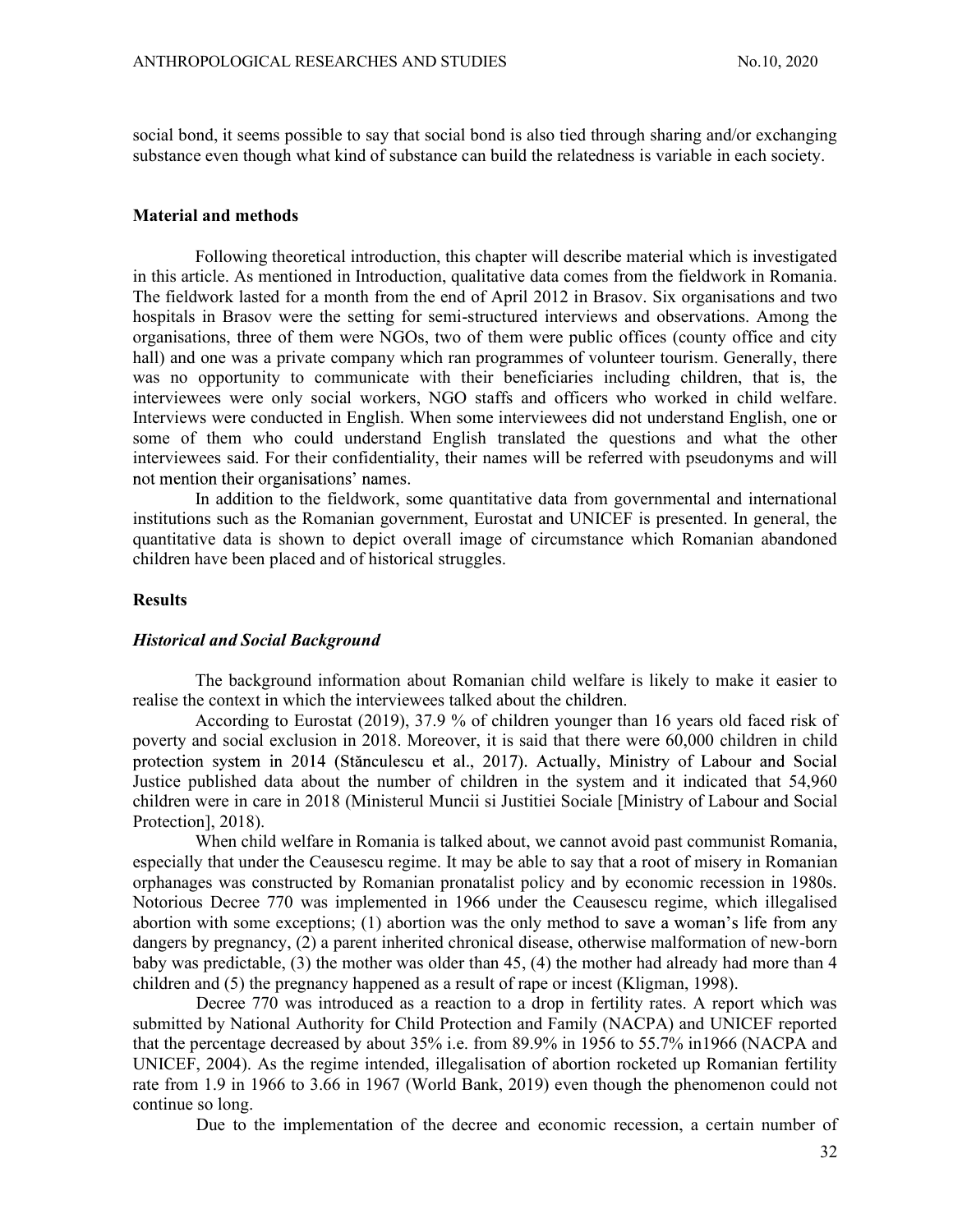parents became unable to raise their child(ren) and consequently child abandonment occurred more frequently. The governmental response to the situation was to promote child institutionalisation. In 1970 the Law 3/1970 which intended to protect minors was introduced, and its initial purpose was to institutionalise those abandoned children rather than to prevent the abandonment or encourage parental responsibility on their child (NACPA and UNICEF, 2004). Under the circumstance, as Tomescu-Dubrow points out, "[f]amilies unable or unwilling to raise their children could easily give them up to state care" (2005, p.64). Eventually, some poor people tended to keep a mind-set that the government had ultimate responsibility in child care (ibid).

After the revolution in 1989, which removed and executed the communist dictator Nicolae Ceausescu, the new government abrogated the decree immediately. In addition, the government has struggled to improve environmental condition for abandoned children (Rus et al., 2011). In fact, orphans were a topic for Romanian participation process to EU. For example, EU Committee on Foreign Affairs, Security and Defence Policy (1998) pointed out insufficiency of improvement in childcare, and it indicated that progress in child welfare was one of criteria for EU membership.

Eventually, Romania acquired membership of EU in 2007, however, the country has still got some struggles for abandoned children. One of points which has got impact on child welfare in Romania is governmental policy on adoption, especially international adoption, because the Romanian government has strictly controlled international adoption. For instance, UNICEF TransMonEE (2015) shows that Romania had 14 and 3 international adoptions in 2013 and 2014 respectively following no international adoption from 2006 to 2012. This policy was a reaction to criticism for "market in children" or "laundering of children" (Bainham, 2009, p.530). This happened when western mass media sensationally reported Romanian institutionalised children. Then, those who lived in western countries intended to rescue these children from the awful environment. UNICEF reported more than 10,000 children from Romania were internationally adopted from January 1990 to July 1991 (UNICEF, 1997), and there is also a study which indicated that the number of adopted children from Romania occupied one-third of international adoption in 1990 (Kligman, 1992). As a result, there was a situation that marketized children and some poor families sold their children in the name of adoption (ibid.). Following these historical background, Romanian government still hesitates to loosen its strict control on international adoption even now.

At the same time, Romanian government introduced alternative care rather than largeinstitution care for abandoned children. Consequently, as NACPA and UNICEF (2004) mentioned in their report, the number of institutionalised children decreased by 40% from 2000 to 2004. This is because of the closure of old-style institutions and of enforcement of child protection in families or familial environment, for example, protection by extended families or by foster parents (ibid). In fact, the number of children in family-based care increased from 30,829 in 2001 to 47,723 in 2005, on the other hand, the number of those in institutional care decreased from 57,060 in 2001 to 28,786 in 2005 (Chou and Browne, 2016). Although there were still institutionalised children, the institutions were refurbished in order to contain less children and to take care of them better. NACPA and UNICEF (2004) reported the number of institutions with less than 50 inmates doubled from 2000 to 2003.

The Romanian government accelerated alternative care system from 2005 onward. The National Authority for the Protection and Child's Rights (NAPCR) launched in 2005 and they put priority on 2 points, that is,  $(1)$  promotion of child's rights and  $(2)$  prevention of child's separation from their parent(s) (Rus et al., 2011). Since then, NAPCR has developed and promoted alternative care such as smaller-scale institutionalisation, family type, residential and day care services (ibid.). As a result of these struggles, as Stănculescu et al. (2017) showed, 66% of children in protection, which counts 34,300 children in number, could be in family type care services in 2014.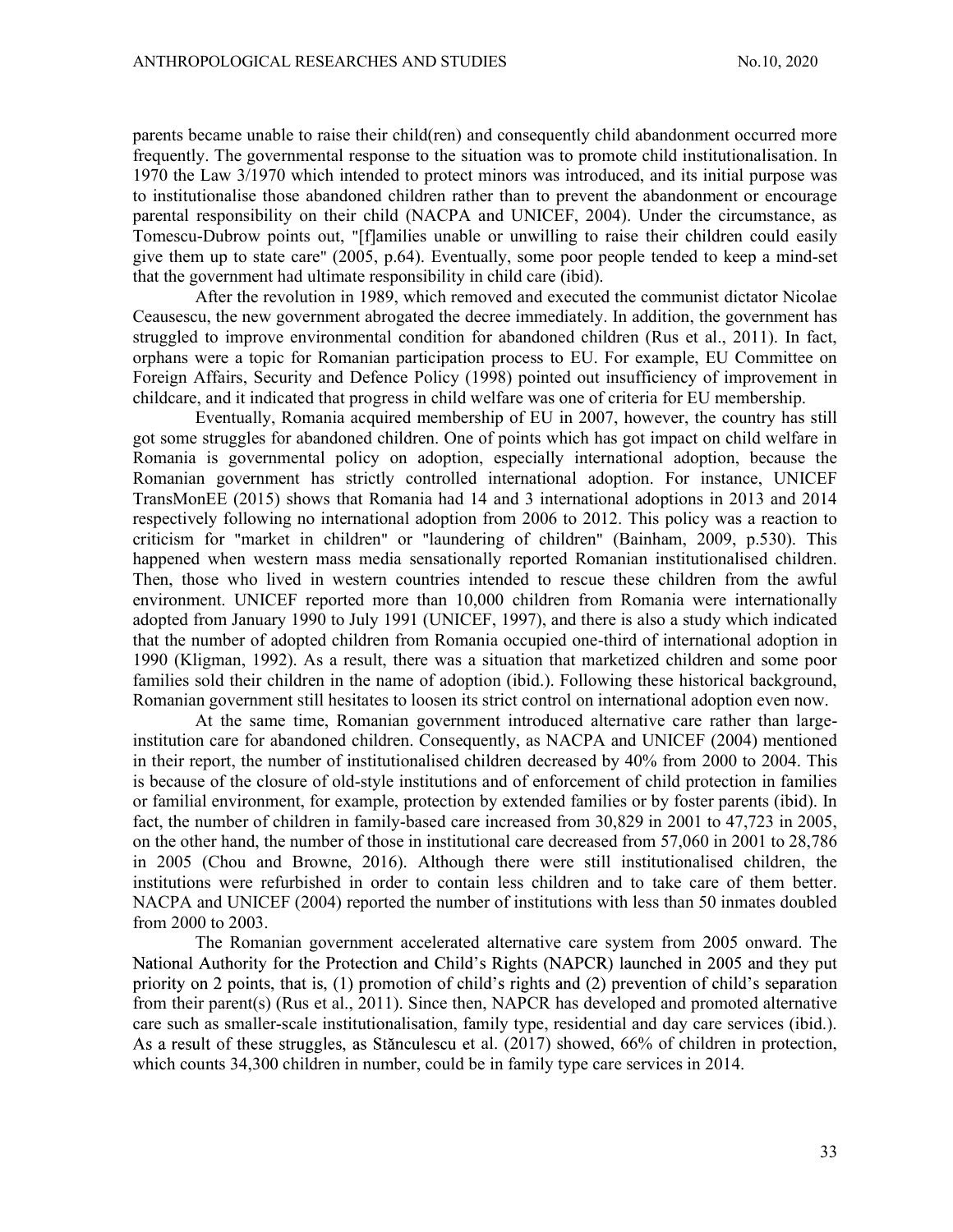### **Discussions**

When abandoned children in hospitals are examined, it can be said that, as Dumitrescu (2016, p.205) described, "the journey begins from birth, when it is clear that the mother cannot take care of the new-born child". However, it does not mean that they are completely excluded from any kinds of societies in Romania. Actually, the Romanian government has attempted to include or reinclude abandoned children into families or quasi-familial environments such as foster care, residential care and domestic adoption. This policy was implemented because no or little attachment from family, especially parents, exposed them a risk of cognitive underdevelopment (Zeanah, Smyke and Koga, 2005).

Aforementioned children in Introduction, who were relinquished in the hospital, were exactly those who started "the journey" since they were born. In a conversation with a psychologist, Maria, she said, "they (parents) go away without the child" and "parents say they don't want children" (fieldnotes, 14th May 2012). While supporting social care for children, Maria and her colleagues talked with the parents to persuade them to accept their child(ren). At that moment, they worked with local authorities such as police and city hall. Nonetheless, according to her, only twofifth of parents changed their minds. Then, the rest would be in longer-term hospitalisation and finally be sent to child protection process.

This is not the case only for new-born. In another hospital one of the NGO staffs, Diana, described the situation and said, "children come to hospital because parents cannot buy food", therefore, "they (parents) hospitalise children and never come back" (fieldnotes, 5th May 2012). In the hospital, almost all of them came from poor family and parents sometimes left them in the hospital because the parents cannot pay fees. Diana also said that medium of stay was about a month, but even if parents took children, they came back in next three or four days (ibid.). Hospital was not a place for social care, nevertheless, the NGO worked there and took care of them.

Under the circumstance, as Naito (2014) pointed out, children seem to live in a space where inclusion and exclusion are meshed. It is possible to insist that the children were excluded from their own family but included in NGO's support, hospital and Romanian legal system. However, if social exclusion is investigated from perspective of Silver (1994), can we consider the situation as a space where children have social bond with family or society including NGOs? From her point of view, the antonym of the social exclusion is not inclusion but "integration" or "insertion" (ibid.), so that, mere inclusion is not enough to reconcile abandoned children with both family and wider society.

This is the reason for inserting the discussion of relatedness in order to examine how integration is constructed. Even poor people have four types of social bonds including bond of family (Paugam, 2016). If we consider this bond of family as relatedness between children and parent(s), can we think that the abandoned children in Romanian hospitals had such a bond of family? In Carsten's argument (1995), feeding is an essential factor to transmit substance from parent to child. From this perspective, parents of the abandoned children did not feed them and left children in the hospital, therefore, they might not have any paths of substance from parent to child. If so, children and parents were not related with each other even though they were biologically parents and children as well as though the children were included in childcare system. In fact, feeding is possibly perceived as a key factor to promote integration of children into family in Romania as well. Diana, aforementioned social worker, mentioned an abandoned child's mother who said that she would accept her baby if Diana gave her a milk to raise the baby (fieldnotes, 5th May 2012). In addition, one of the Romanian friends of the author described Romanian food as a source for her foster child to get "energy" and "force" as a Romanian man (fieldnotes, 6th November 2019). These two narratives seem to indicate two possibility; (1) For family, especially mothers of abandoned children, whether they can feed children or not becomes one of criteria to accept their children into their familial space, and (2) Romanian food is a substance which makes a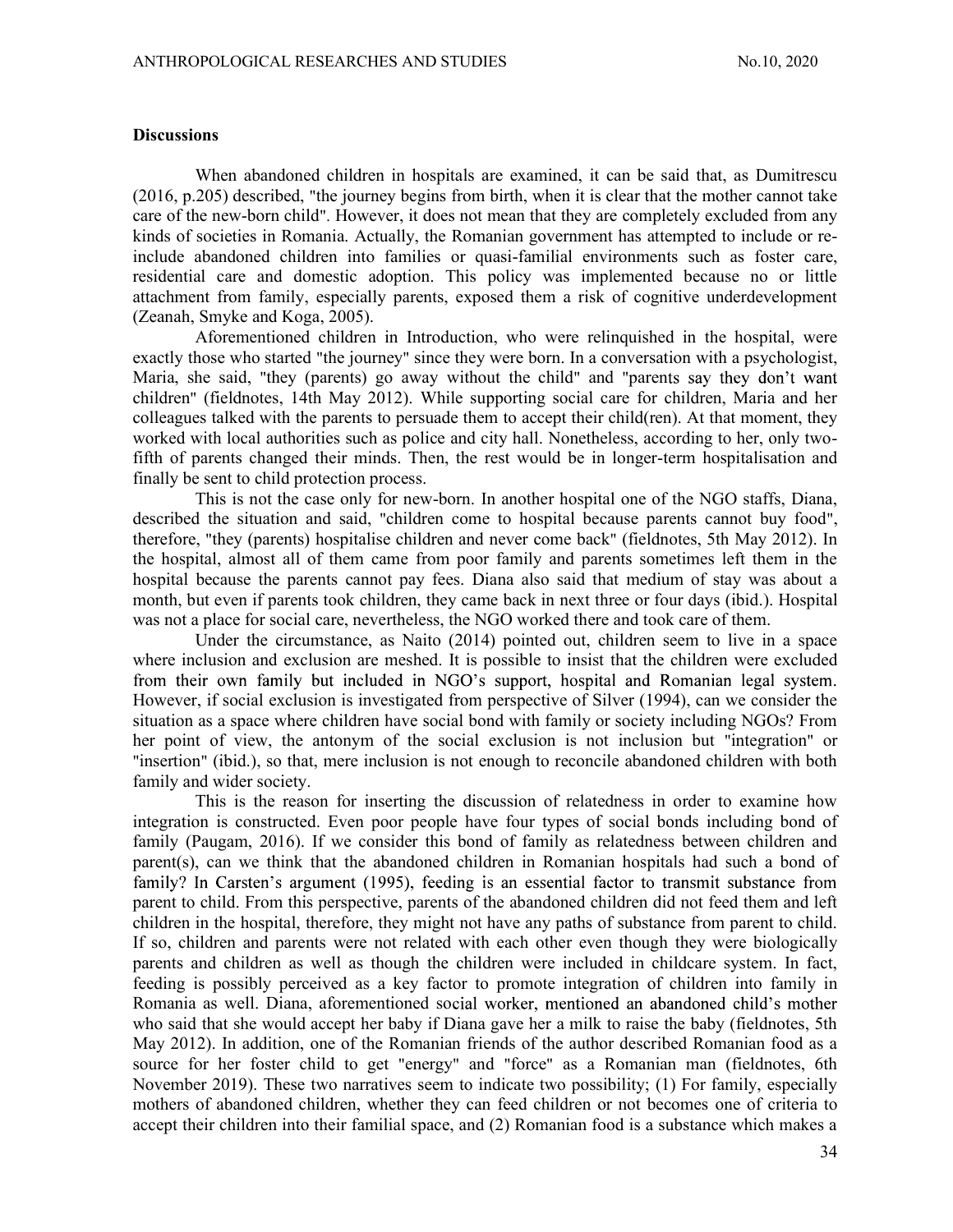person Romanian in wider social context. That is to say, in Romania, eating/feeding is a possible path of substance which becomes a medium to relate children with family as well as society.

Furthermore, if this argument will be connected to that of the sacred and the profane by Mircea Eliade, these children also lose the relatedness to the sacred, that it, feeling of security in spirituality due to the lack of the house. Because he argued that the house was "the universe that man constructs for himself by imitating the paradigmatic creation of the gods, the cosmogony" (italic in original, Eliade, 1987, p.56). Although children themselves do not build their own houses, the fact that they do not belong to a specific house possibly escalates their spiritual vulnerability as well. Maria, the psychologist, also said that "they (doctors and nurses) work with body, and I work with mind or soul" (fieldnotes, 14th May 2012). Her notion of care hints that the abandoned children also need compensation for their loss in spirituality.

To sum, it can be said that abandoned children are in a space which exists between exclusion and integration in physical, psychological and spiritual meanings even if they are included in the society. What they seem not to obtain is social bond of family, that is, relatedness with parents and other family members. In addition, this lack of relatedness is a beginning of the "journey" to poverty and vulnerability, and they may also lose capability to some extent due to the fact that loss of attachment as a result of abandonment leads them to cognitive underdevelopment.

#### **Conclusions**

This article discusses the space where abandoned children exist and live. It is a space where these children are included but not integrated. This disintegration from both/either family and society seems a reason why they found themselves in vulnerability and insecurity even after they get older. In addition, the vulnerability and insecurity are not limited in social aspects, but those who are abandoned may find their fragility in physical and spiritual ways. The fieldwork reveals that there may be a possibility that anthropological discussion is also applicable to Romanian society when investigating their conception and behaviour toward eating/feeding from a perspective of substance. Furthermore, this eating/feeding attitude is possibly a point in which anthropological discussion may show its applicability to promote further integration of abandoned children into family and wider society for their welfare.

This article has a lot of limitation. First of all, the qualitative data employed was collected in 2012 with short-term fieldwork. There may be huge possibility that long-term fieldwork will indicate other perspectives on abandoned children. In addition, the discussion does not assess the contemporary situation. For example, soon after the moment of the research, the Romanian government approved the 2014-2020 National Strategy for Protecting and Promoting the Rights of the Child and the 2014-2016 National Strategy for Protecting and Promoting the Rights of the Child by Government Decision no. 1113/2014 in 2014. With these strategies, the government also intended to promote further integration of abandoned children. Therefore, further examination will be required also from legal points of view. There is not, by far, a full description of the way Romanian family actually relate with each other and what kind of substance, if any, mediates the relatedness in Romanian society from anthropological perspective. Therefore, it is necessary to continue ethnographical research on the way to construct child-parent relationship in Romanian society.

However, as a tentative conclusion, this research, through its findings, aims to stress the necessity of a discussion on whether dichotomous concepts of exclusion and inclusion or any other theoretical framework rooting on the dichotomy is appropriate to investigate people who are socially excluded. Considering the case of Romanian children, at least, abandoned children are included in the society. Thus, to examine them more appropriately, integration or relatedness seems to become a point to see. From this perspective, for the case of the abandoned children in Romania, if the children are perceived from three-layer conception of exclusion, inclusion and integration, it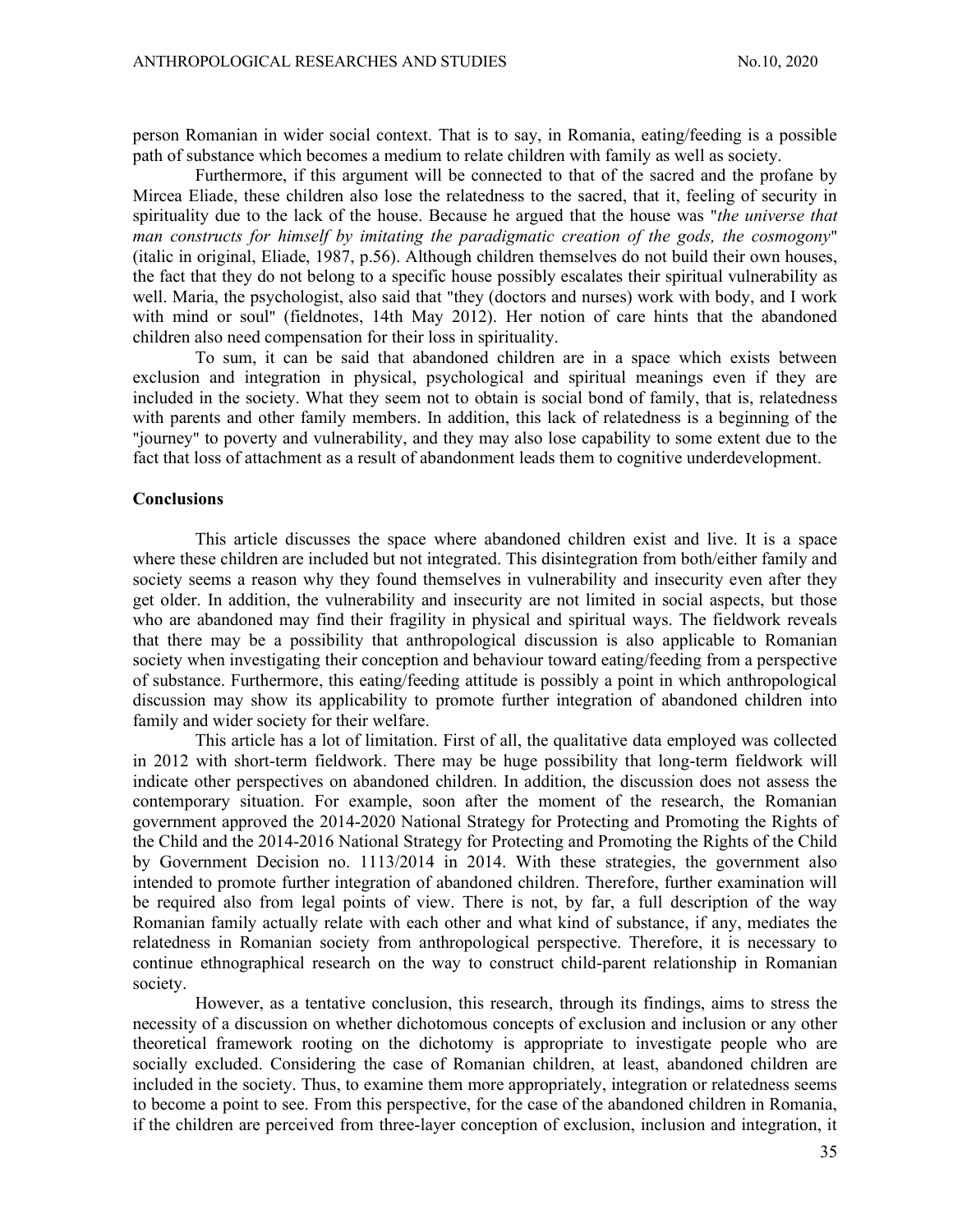can be said that eating/feeding habit investigated from anthropological discussion of substance is one of factors to realise how Romanian children, especially abandoned children, can be integrated into family and society.

# **References**

- 1. Bainham, A., 2009. The Politics of Child Protection in Romania. International Journal of Children's Rights, 17, pp.527-542.
- 2. Carsten, J., 1995. The Substance of Kinship and the Heat of the Hearth: Feeding, Personhood, and Relatedness among Malays in Pulau Langkawi. American Ethnologist, 22(2), pp.223-241.
- 3. Chou, S. and Browne, K.D., 2016. The Relationship over Time between International Adoption and Institutional Care in Romania and Lithuania. Child Abuse Review, 25, pp.444-453.
- 4. Dumitrescu, A.M., 2016. The Life Quality of A Child from A Foster Family in Romania. International E-Journal of Advances in Social Sciences, 2(4), pp.204-211. Available through: International E-Journal of Advances in Social Sciences < http://ijasos.ocerintjournals.org/tr/> [Accessed 10 December 2019].
- 5. Eliade, M., 1987. The Sacred and The Profane: The Nature of Religion. Translated by W. R. Trask. New York: Harcourt, Brase & World, Inc.
- 6. Goffman, A., 1961. Asylum: Essays on the Social Situation of Mental Patients and Other Inmates, London: Penguin books.
- 7. Kligman, G., 1992. Abortion and International Adoption in Post-Ceauçescu Romania. Feminist Studies, 18(2), pp.405-419.
- 8. Kligman, G., 1998. The politics of Duplicity: Controlling Reproduction in Ceauçescu's Romania. Oakland: University of California Press.
- 9. Naito, N., 2012. Jyo Syakaitekihaijyo/housetsu no jinruigaku. Japanese Journal of Cultural Anthropology, 77(2), pp.230-249.
- 10. Naito, N., 2014. "Syakaitekihousetu/haijyo" gensyoeno jinruigakuteki apurochi. In Naito, N. and Yamakita, T., eds., Syakaitekihousetu/haijyo no jinruigaku: kaihatsu, nanmin, hukushi. Kyoto: Showa doh, pp.1-13.
- 11. Nakazora, M. and Taguchi, Y., 2016. The Lateral Development of the "Dividual" in Anthropology: On Modes of Comparison and Processes of Concept Making. Japanese Journal of Cultural Anthropology, 81(1), pp.80-92.
- 12. Olabarria, L., 2018. A Question of Substance: Interpreting Kinship and Relatedness in Ancient Egypt. Journal of Ancient Egyptian Interconnections, 17, pp.88-113.
- 13. Paugam, S., 2016. Hinkon no Kihonkeitai: Syakaiteki Chutai no Syakaigaku. Translated by T. Nakajyo. Tokyo: Shinsensya.
- 14. Rus, A.V., Parris, S., Cross, D., Purvis, K. and Draghici, S., 2011. Reforming the Romanian Child Welfare System: 1990 2010. Revista de cercetare si interventie sociala, 34, pp.56-72.
- 15. Sen, A., 2000. Social Exclusion: Concept, Application and Scrutiny. Manila: the Asian Development Bank.
- 16. Silver, H., 1994. Social Exclusion and Social Solidarity: Three Paradigms. International Labour Review, 133(5-6), pp.531-578.
- 17. Stănculescu, M.S., Grigoraș, Grigoraș., Marin, M., Iamandi-Cioinaru, C., Teșliuc, E., Blaj, G., Corad, B., Pop, V., and Trocea, A., 2017. Romania: Children in Public Care 2014, Bucharest: Alpha MDN Printing House.
- 18. Tomescu-Dubrow, I., 2005. Children Deprived of Parental Care as a Persisting Social Problem in Romania: Postcommunist Transformation and Institutional